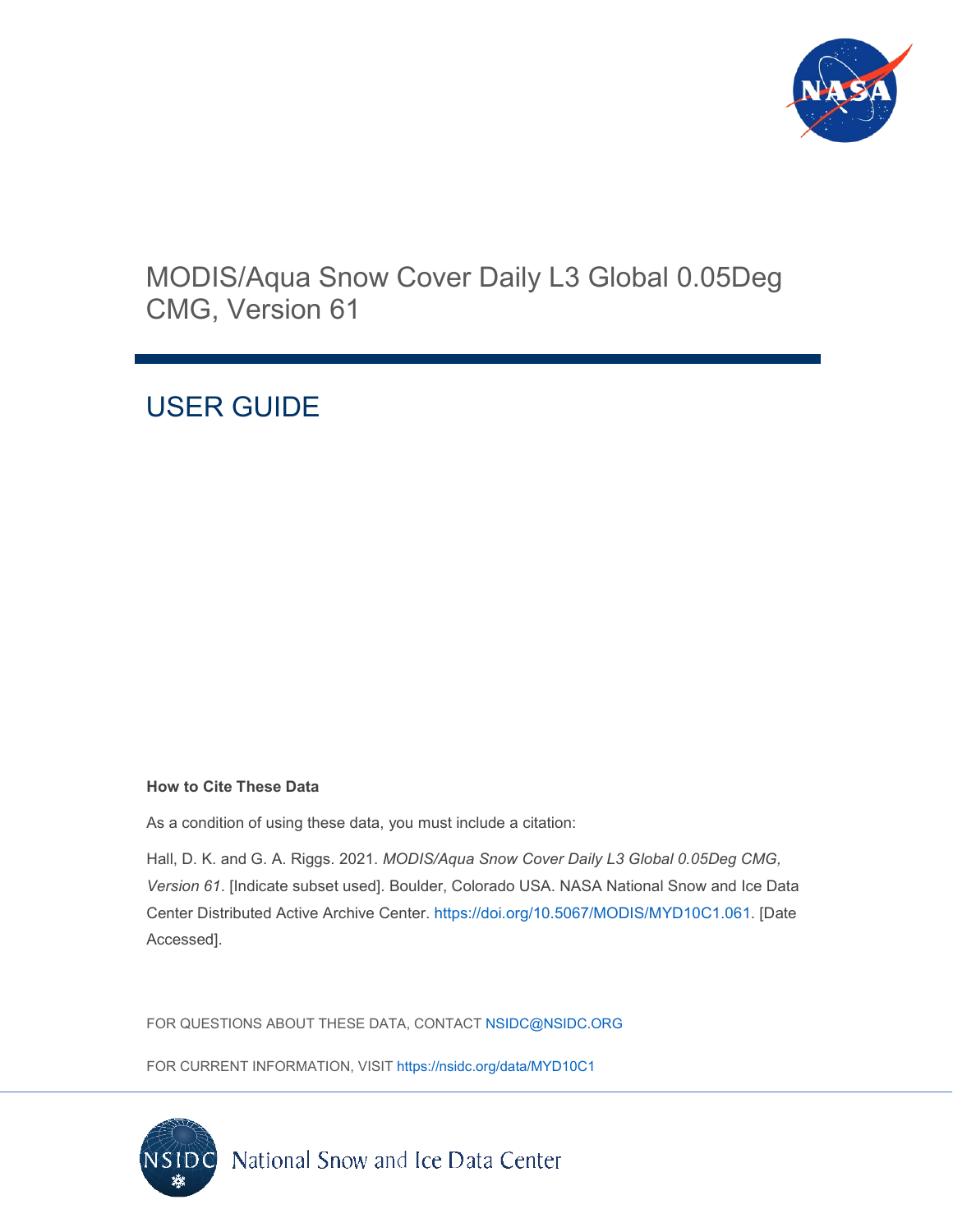# **TABLE OF CONTENTS**

| $\mathbf{1}$ |       |       |  |  |
|--------------|-------|-------|--|--|
|              | 1.1   |       |  |  |
|              | 1.2   |       |  |  |
|              | 1.3   |       |  |  |
|              |       | 1.3.1 |  |  |
|              |       | 1.3.2 |  |  |
|              |       | 1.3.3 |  |  |
|              | 1.3.4 |       |  |  |
|              | 1.4   |       |  |  |
|              |       | 1.4.1 |  |  |
|              |       | 1.4.2 |  |  |
|              |       | 1.4.3 |  |  |
|              |       | 1.4.4 |  |  |
|              |       |       |  |  |
|              |       | 1.5.1 |  |  |
|              |       | 1.5.2 |  |  |
| 2            |       |       |  |  |
|              | 2.1   |       |  |  |
|              | 2.2   |       |  |  |
|              | 2.3   |       |  |  |
|              | 2.4   |       |  |  |
|              |       | 2.4.1 |  |  |
|              |       | 2.4.2 |  |  |
|              |       | 2.4.3 |  |  |
|              |       | 2.4.4 |  |  |
|              |       | 2.4.5 |  |  |
|              |       | 2.4.6 |  |  |
|              |       | 2.4.7 |  |  |
|              |       | 2.4.8 |  |  |
|              | 2.5   |       |  |  |
| 2.6          |       |       |  |  |
|              | 2.7   |       |  |  |
|              |       | 2.7.1 |  |  |
|              |       | 2.7.2 |  |  |
| 3            |       |       |  |  |
| 4            |       |       |  |  |
| 5            |       |       |  |  |
| 6            |       |       |  |  |
| 7            |       |       |  |  |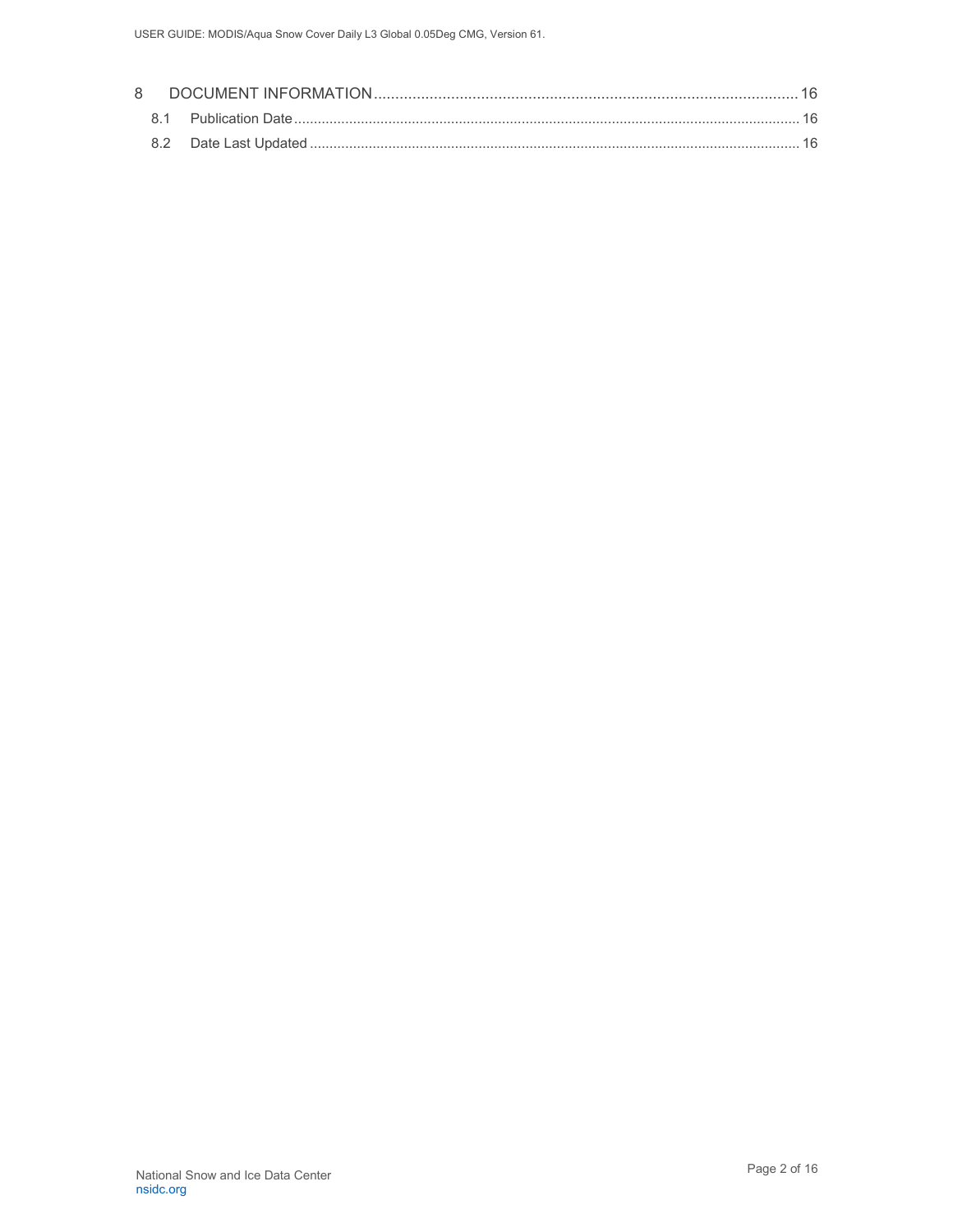# <span id="page-3-0"></span>1 DATA DESCRIPTION

This global data set is produced by mapping daily MYD10A1 tiles to the MODIS Climate Modeling Grid (CMG). MYD10A1 observations at 500 m are mapped into 0.05° CMG (~ 5 km) grid cells, binned by observation type (e.g. snow, cloud, ocean), and counted to identify the most frequently occurring feature type. Snow cover is detected using the Normalized Difference Snow Index (NDSI) in a preceding product (MYD10\_L2), which is ultimately carried forward to this product. Snowcovered land typically has a very high reflectance in visible bands and very low reflectance in the shortwave infrared; the NDSI reveals the magnitude of this difference. The Scientific Data Sets (SDSs) included in this product are described in Table 1 and a sample image of the data is shown in Figure 1.

<span id="page-3-1"></span>The terms "Version 61" and "Collection 6.1" are used interchangeably in reference to this release of MODIS data.

Table 1. SDS Details

| <b>Parameter</b>       | <b>Description</b>                                                  | <b>Values</b>                                                                                                                                                                                      |
|------------------------|---------------------------------------------------------------------|----------------------------------------------------------------------------------------------------------------------------------------------------------------------------------------------------|
| Day_CMG_Snow_Cover     | The percentage of snow-<br>covered land mapped in the<br>CMG cell.  | 0-100: percent of snow in cell<br>$107$ : lake ice<br>$111:$ night<br>237: inland water<br>239: ocean<br>250: cloud obscured water<br>253: data not mapped<br>255: fill                            |
| Day_CMG_Cloud_Obscured | The percentage of cloud-<br>covered land mapped in the<br>CMG cell. | 0-100: percent of cloud in cell<br>$107$ : lake ice<br>$111:$ night<br>237: inland water<br>$239:$ ocean<br>250: cloud obscured water<br>252: Antarctica mask<br>253: data not mapped<br>255: fill |

## 1.1 Parameters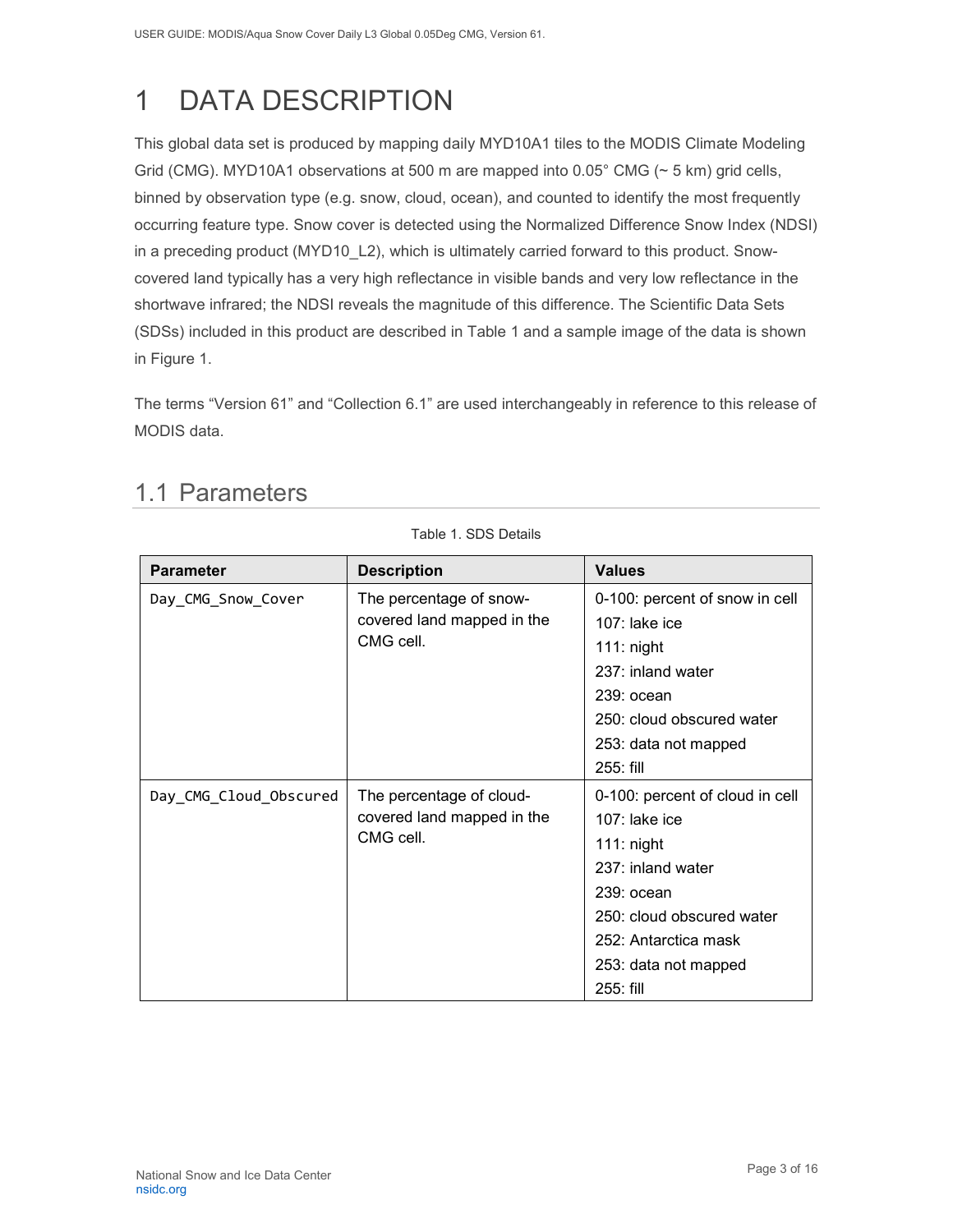| <b>Parameter</b>    | <b>Description</b>                                                      | <b>Values</b>                       |
|---------------------|-------------------------------------------------------------------------|-------------------------------------|
| Day_CMG_Clear_Index | Percentage of clear-sky land<br>observations mapped in the<br>CMG cell. | 0-100: clear index value            |
|                     |                                                                         | 107: lake ice                       |
|                     |                                                                         | $111:$ night                        |
|                     |                                                                         | 237: inland water                   |
|                     |                                                                         | $239:$ ocean                        |
|                     |                                                                         | 250: cloud obscured water           |
|                     |                                                                         | 253: data not mapped                |
|                     |                                                                         | 255: fill                           |
| Snow_Spatial_QA     | Basic quality assurance<br>indicator.                                   | $0:$ best                           |
|                     |                                                                         | 1: good                             |
|                     |                                                                         | $2:$ ok                             |
|                     |                                                                         | 3: poor                             |
|                     |                                                                         | 4: other                            |
|                     |                                                                         | 237: inland water                   |
|                     |                                                                         | 239: ocean                          |
|                     |                                                                         | 250: cloud obscured water           |
|                     |                                                                         | 252: Antarctica mask                |
|                     |                                                                         | 253: not mapped                     |
|                     |                                                                         | 254: no retrieval                   |
|                     |                                                                         | 255: fill                           |
| Lat                 | Upper left X coordinate for                                             | Coordinate value range:             |
|                     | each grid cell in degrees north.                                        | $90.0^{\circ}$ to - $90.0^{\circ}$  |
| Lon                 | Upper left Y coordinate for                                             | Coordinate value range:             |
|                     | each grid cell in degrees east.                                         | $-180.0^{\circ}$ to $180.0^{\circ}$ |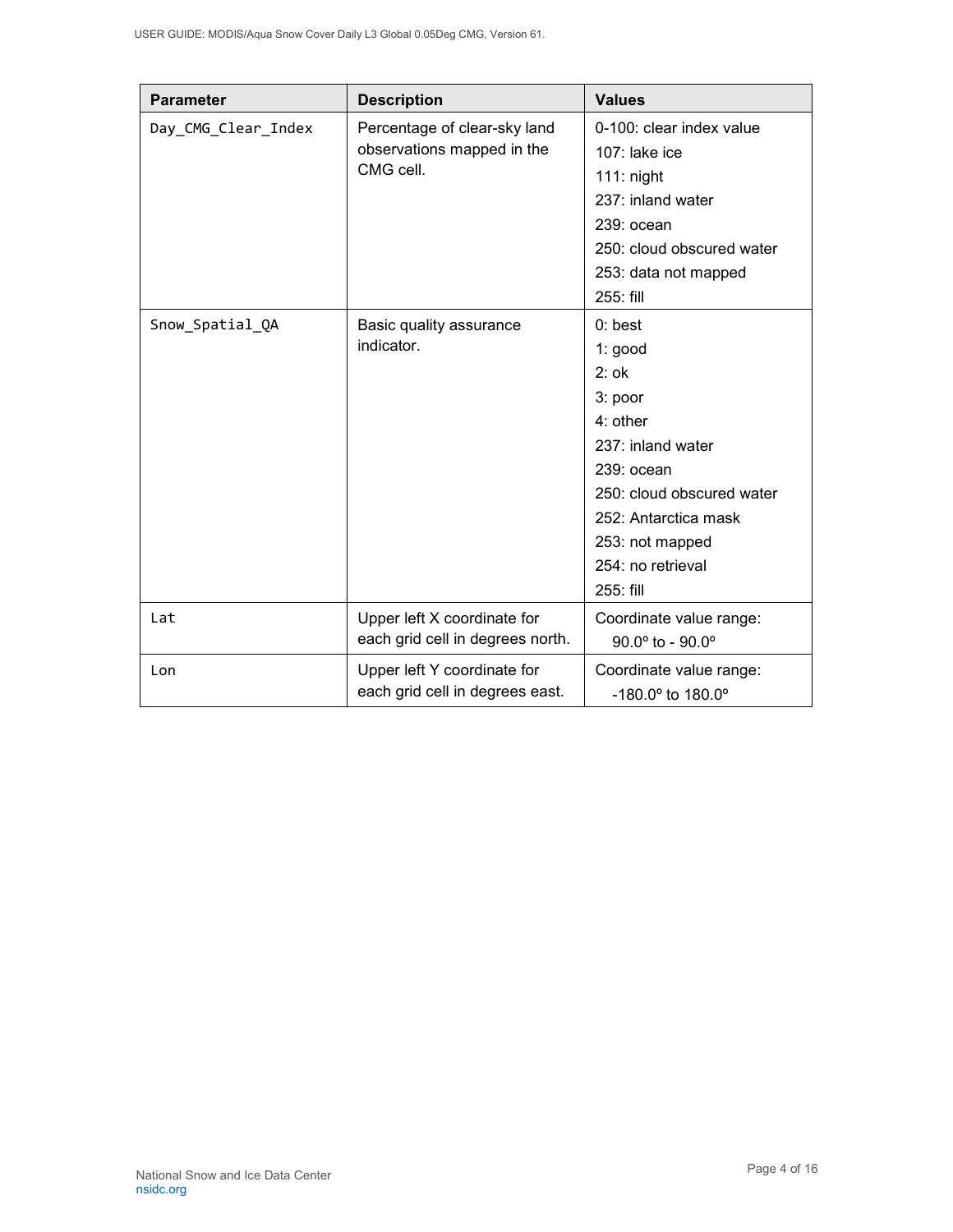# <span id="page-5-0"></span>1.2 Sample Data Image



Figure 1. This MOD10C1 snow map shows the percent of snow cover mapped to a 0.05° CMG (approx. 5 km). The data was acquired 9 January 2003 from MODIS/Terra, but provides a representative sample of the same data acquired from MODIS/Aqua.

## <span id="page-5-1"></span>1.3 File Information

### <span id="page-5-2"></span>1.3.1 Format

Data are provided in HDF-EOS2 format and are stored as 8-bit unsigned integers. For software and more information, visit the [HDF-EOS](https://portal.hdfgroup.org/display/support) website.

## <span id="page-5-3"></span>1.3.2 Data File

As shown in Figure 2, each data file includes three data fields (Day\_CMG\_Clear\_Index, Day CMG Cloud Obscured, and Day CMG Snow Cover), one data quality field (Snow\_Spatial\_QA), two geolocation fields (Lat and Lon), and three metadata fields (ArchiveMetadata.0, CoreMetadata.0, and StructMetadata.0).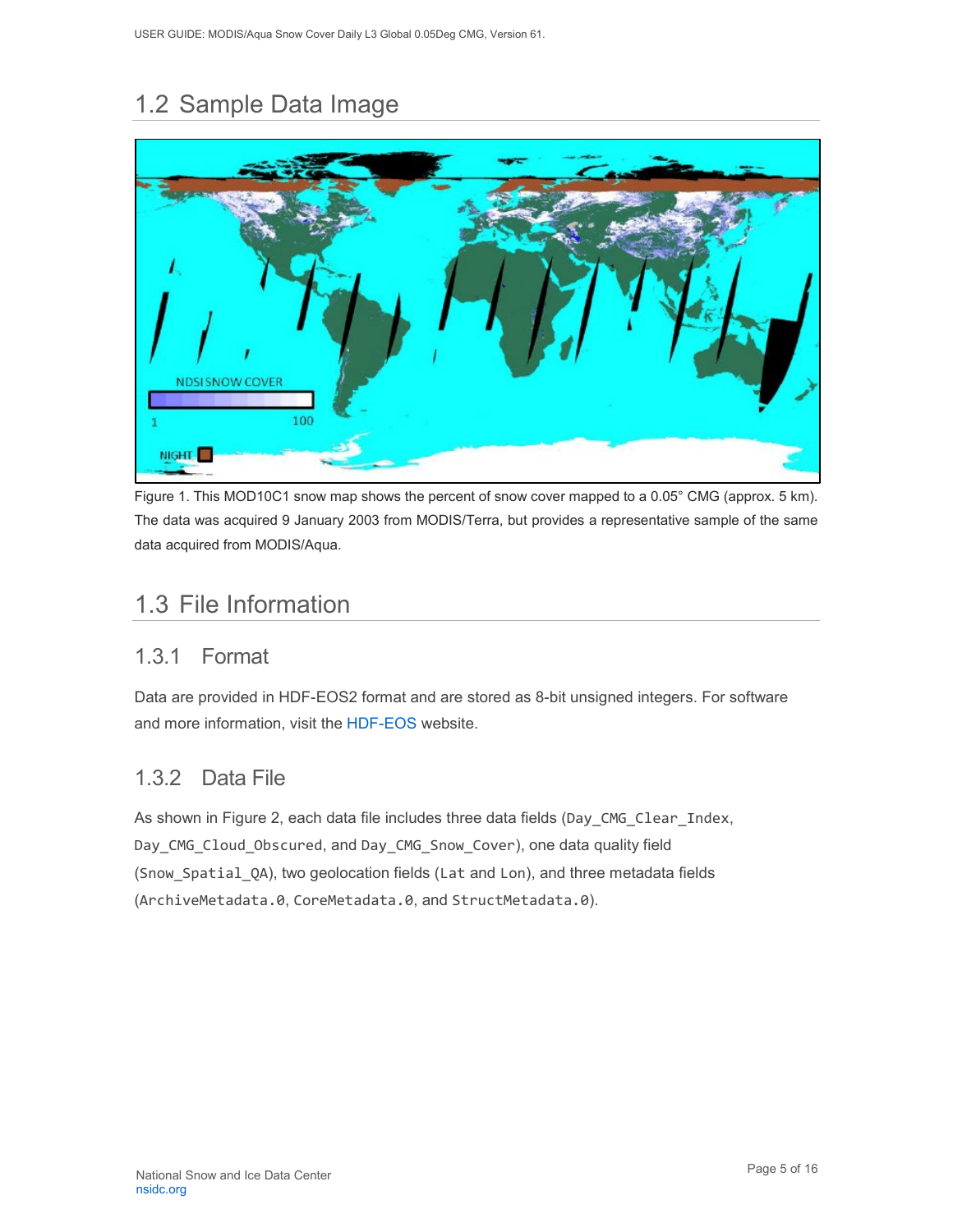

Figure 2. This figure shows the fields included in each data file as displayed with Panoply software.

### <span id="page-6-0"></span>1.3.3 Ancillary Files

A browse image file (.jpg) and metadata file (.xml) are provided with each data file.

### <span id="page-6-1"></span>1.3.4 Naming Convention

Files are named according to the following convention and as described in Table 2.

#### **File naming convention:**

MYD[PID].A[YYYY][DDD][VVV].[yyyy][ddd][hhmmss].hdf

| MYD         | MODIS/Aqua                           |
|-------------|--------------------------------------|
| PID         | Product ID                           |
| A           | Acquisition date follows             |
| <b>YYYY</b> | Acquisition year                     |
| סמם         | Acquisition day of year              |
| <b>VVV</b>  | Version (Collection) number          |
| уууу        | Production year                      |
| ddd         | Production day of year               |
| hhmmss      | Production hour/minute/second in GMT |
| .hdf        | HDF-EOS formatted data file          |

#### Table 2. File Name Variables

#### **File Name Example**

MYD10C1.A2003001.061.2019130074356.hdf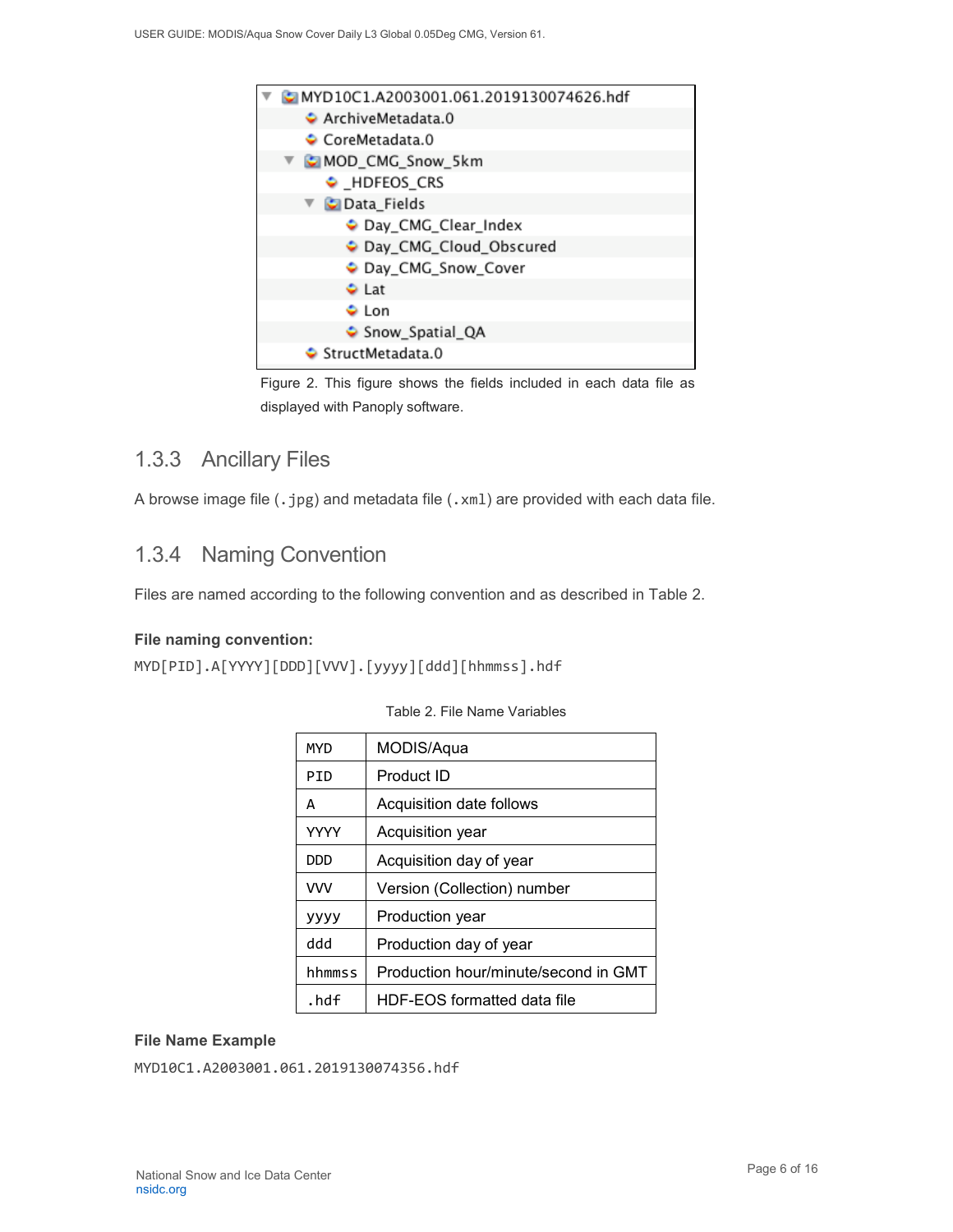**Note:** Data files contain important metadata including global attributes that are assigned to the file and local attributes like coded integer keys that provide details about the data fields. In addition, each HDF-EOS data file has a corresponding XML metadata file (.xm1) which contains some of the same internal metadata as the HDF-EOS file plus additional information regarding user support, archiving, and granulespecific post-production.

## <span id="page-7-0"></span>1.4 Spatial Information

### <span id="page-7-1"></span>1.4.1 Coverage

Coverage is global. Aqua's sun-synchronous, near-polar circular orbit is timed to cross the equator from south to north (ascending node) at approximately 1:30 P.M. local time. Complete global coverage occurs every one to two days (more frequently near the poles). The following sites offer tools that track and predict Aqua's orbital path:

- Daily Aqua [Orbit Tracks,](http://www.ssec.wisc.edu/datacenter/aqua/GLOBAL.html) Space Science and Engineering Center, University of Wisconsin-Madison
- [NASA LaRC Satellite Overpass Predictor](https://cloudsway2.larc.nasa.gov/cgi-bin/predict/predict.cgi?_ga=2.153697019.217361022.1606924565-1178120269.1525111477) (includes viewing zenith, solar zenith, and ground track distance to specified lat/lon)

### <span id="page-7-2"></span>1.4.2 Projection

MODIS CMG data sets are provided in geographic latitude/longitude coordinates. For additional details about the MODIS CMG see the [NASA MODIS Lands | MODIS Grids](https://modis-land.gsfc.nasa.gov/MODLAND_grid.html) web page.

### <span id="page-7-3"></span>1.4.3 Resolution

0.05°

### <span id="page-7-4"></span>1.4.4 Geolocation

The following tables provide information for geolocating this data set.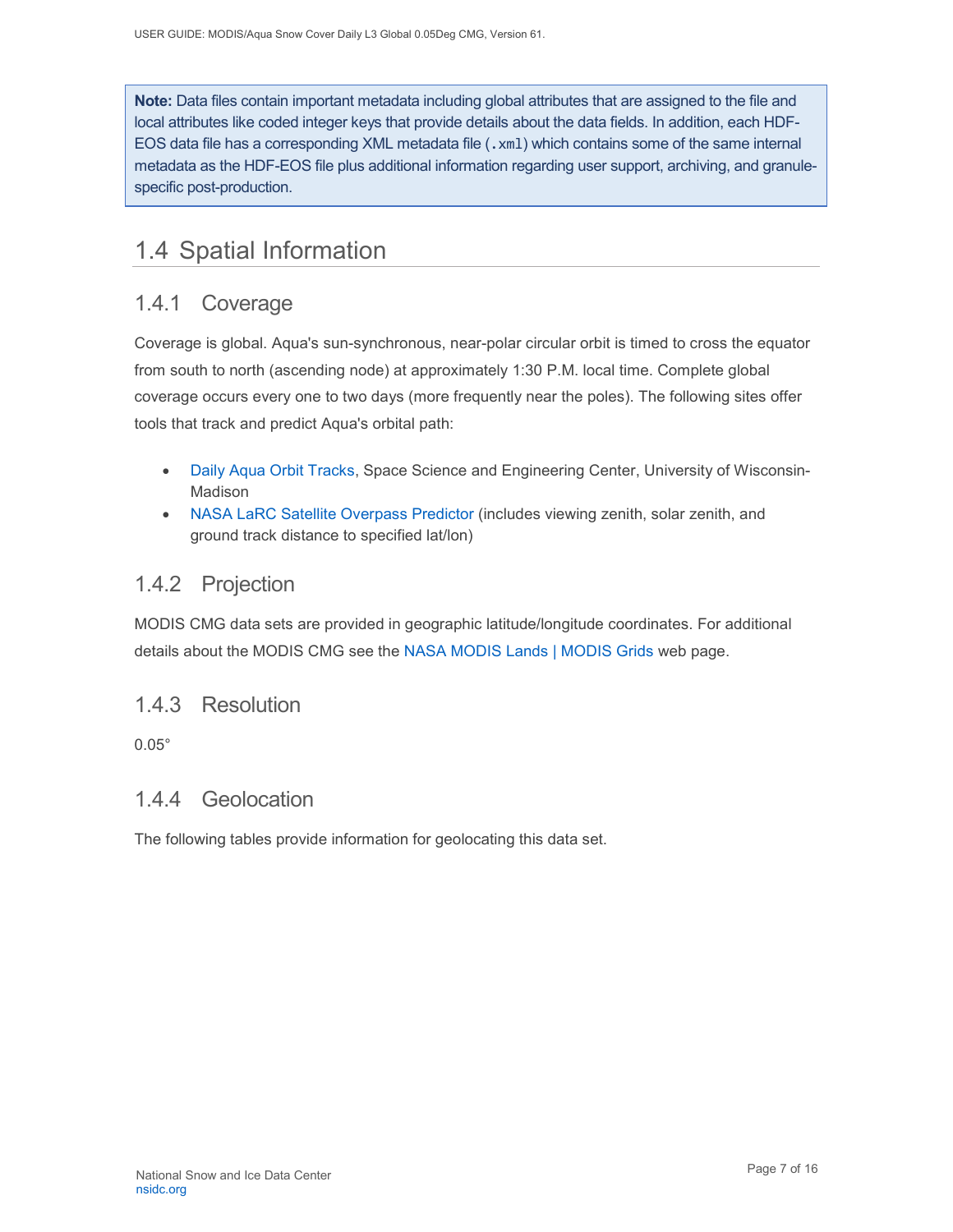| <b>Region</b>                            | Global                              |
|------------------------------------------|-------------------------------------|
| Geographic coordinate system             | WGS84                               |
| <b>Projected coordinate system</b>       | Geographic Lat/Lon                  |
| Longitude of true origin                 | $0^{\circ}$                         |
| Latitude of true origin                  | $0^{\circ}$                         |
| Scale factor at longitude of true origin | 1.0                                 |
| <b>Datum</b>                             | <b>WGS 84</b>                       |
| Ellipsoid/spheroid                       | <b>WGS 84</b>                       |
| <b>Units</b>                             | degrees                             |
| <b>False easting</b>                     | $0^{\circ}$                         |
| <b>False northing</b>                    | $0^{\circ}$                         |
| <b>EPSG code</b>                         | 4326                                |
| <b>PROJ4 string</b>                      | +proj=longlat +datum=WGS84 +no defs |
| <b>Reference</b>                         | https://epsg.io/4326                |

Table 3. Projection Details

#### Table 4. Grid Details

| <b>Region</b>                          | Global                         |
|----------------------------------------|--------------------------------|
| Grid cell size (x, y pixel dimensions) | $0.05^\circ$                   |
| <b>Number of rows</b>                  | 3600                           |
| <b>Number of columns</b>               | 7200                           |
| Nominal gridded resolution             | $0.05^\circ$                   |
| <b>Grid rotation</b>                   | N/A                            |
| Geolocated upper left point in grid    | $-180.0^{\circ}$ (x), 90.0°(y) |
| Geolocated lower right point in grid   | $180.0^{\circ}$ (x), -90.0°(y) |

## <span id="page-8-0"></span>1.5 Temporal Information

### <span id="page-8-1"></span>1.5.1 Coverage

MODIS Aqua data are available from 4 July 2002 to present. However, because the NDSI depends on visible light, data are not produced when viewing conditions are too dark. In addition, anomalies over the course of the Aqua mission have resulted in minor data outages. If you cannot locate data for a particular date or time, check the MODIS/Aqua [Data Outages](https://modaps.modaps.eosdis.nasa.gov/services/production/outages_aqua.html) web page.

### <span id="page-8-2"></span>1.5.2 Resolution

Daily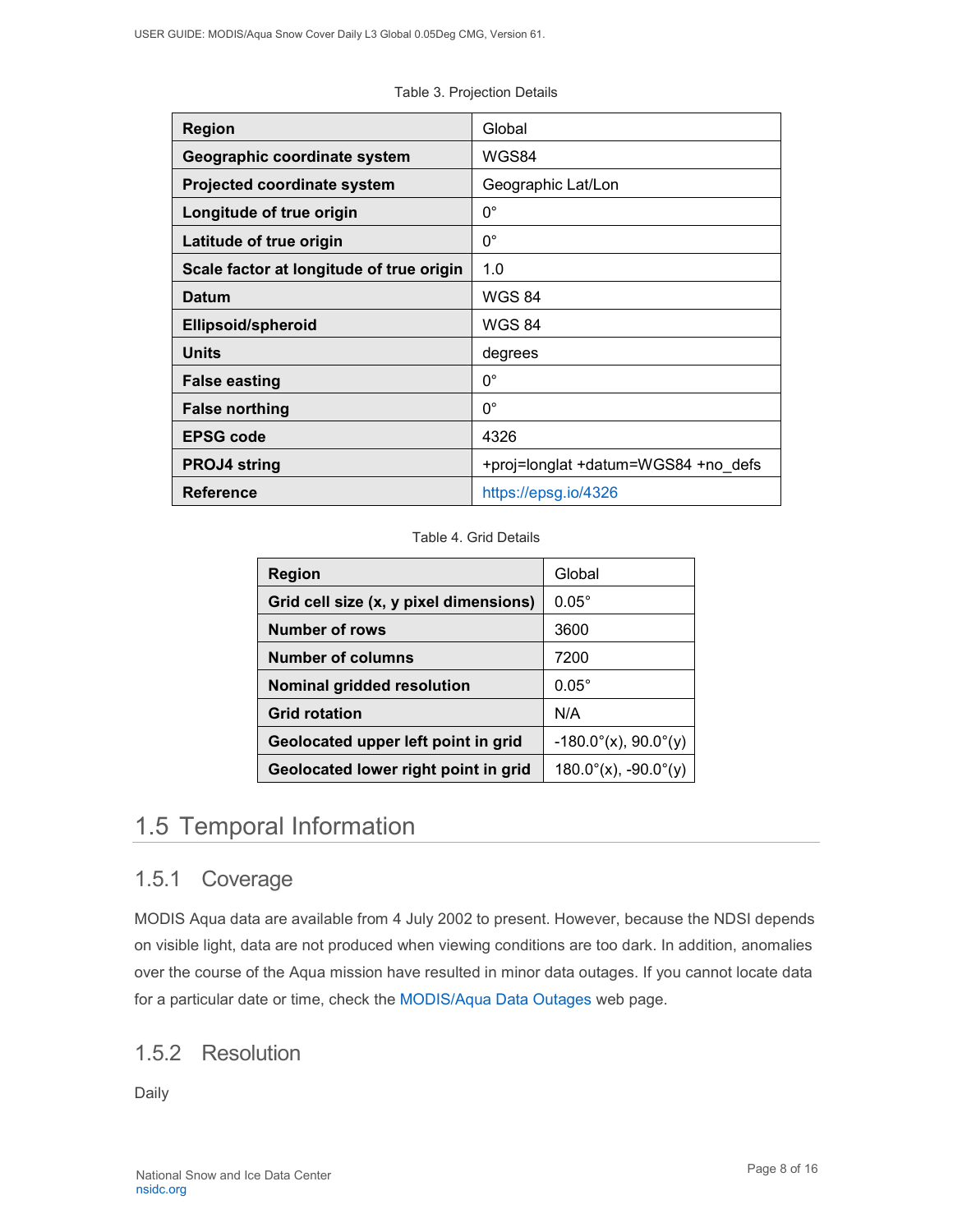# <span id="page-9-0"></span>2 DATA ACQUISITION AND PROCESSING

# <span id="page-9-1"></span>2.1 Background

This data set provides daily global maps of the snow cover extent, cloud cover extent, and clear index extent. Snow cover extent and cloud cover extent are provided as the percentage of snowcovered land or cloud-covered land mapped in the CMG cell. The clear index extent is provided as the percentage of all land observations in the cell that were clear, thus producing an estimate of the amount of land surface that was observable.

## <span id="page-9-2"></span>2.2 Acquisition

MODIS scans the entire globe every one to two days. As such, most locations on Earth are imaged at least once per day and more frequently where swaths overlap, such as near the poles. Aqua's sun-synchronous, near-circular polar orbit is timed to cross the equator from south to north (ascending node) at approximately 1:30 P.M. local time.

#### **Ongoing changes in the Aqua orbit**

The Aqua flight operations team completed [mission manuevers](https://modis.gsfc.nasa.gov/news/individual.php?news_id=100389) related to maintaining a 1:30 PM MLT equator crossing and 705 km orbit altitude on March 18, 2021. In July 2021, Aqua began drifting to a later MLT. In January 2022, Aqua will begin its constellation exit by stopping all maneuvers except collision avoidance maneuvers and will exceed a 1:45 PM MLT crossing in February 2023. MLT will continue to drift after this, reaching 3:50 PM around August 2026. Aqua MODIS will remain operational and generate the full suite of products until the end of the mission in August 2026.

Later crossing times for an afternoon platform like Aqua mean lower solar elevations leading to more prevalent shadows. This decrease in orbit altitude alters the spatial coverage of the sensor including possible gaps in spatial sampling, decreased spatial coverage, and higher spatial resolution. Products are mostly expected to be science quality except for reduced grid size (from lower altitude) and without a strict 16-day repeat of observations (from drift and changing orbit).

Details on the impact of the Constellation Exit on the quality of the product are being compiled and [will be](https://landweb.modaps.eosdis.nasa.gov/cgi-bin/QS/new/index.cgi)  [posted when available.](https://landweb.modaps.eosdis.nasa.gov/cgi-bin/QS/new/index.cgi)

## <span id="page-9-3"></span>2.3 Sources

Table 5 lists the data set and parameter inputs to the MODIS CMG binning algorithm.

| <b>Product ID</b>                | Long Name                                        | <b>Parameters</b>                                                      |
|----------------------------------|--------------------------------------------------|------------------------------------------------------------------------|
| MYD <sub>10</sub> A <sub>1</sub> | MODIS/Aqua Snow Cover Daily L3   NDSI Snow Cover | Global 500m SIN Grid, Version 6.1   NDSI_Snow_Cover_Algorithm_Flags_QA |
|                                  |                                                  | NDSI Snow Cover Basic QA                                               |

| Table 5. Inputs to the MYD10C1 CMG Binning Algorithm |  |
|------------------------------------------------------|--|
|------------------------------------------------------|--|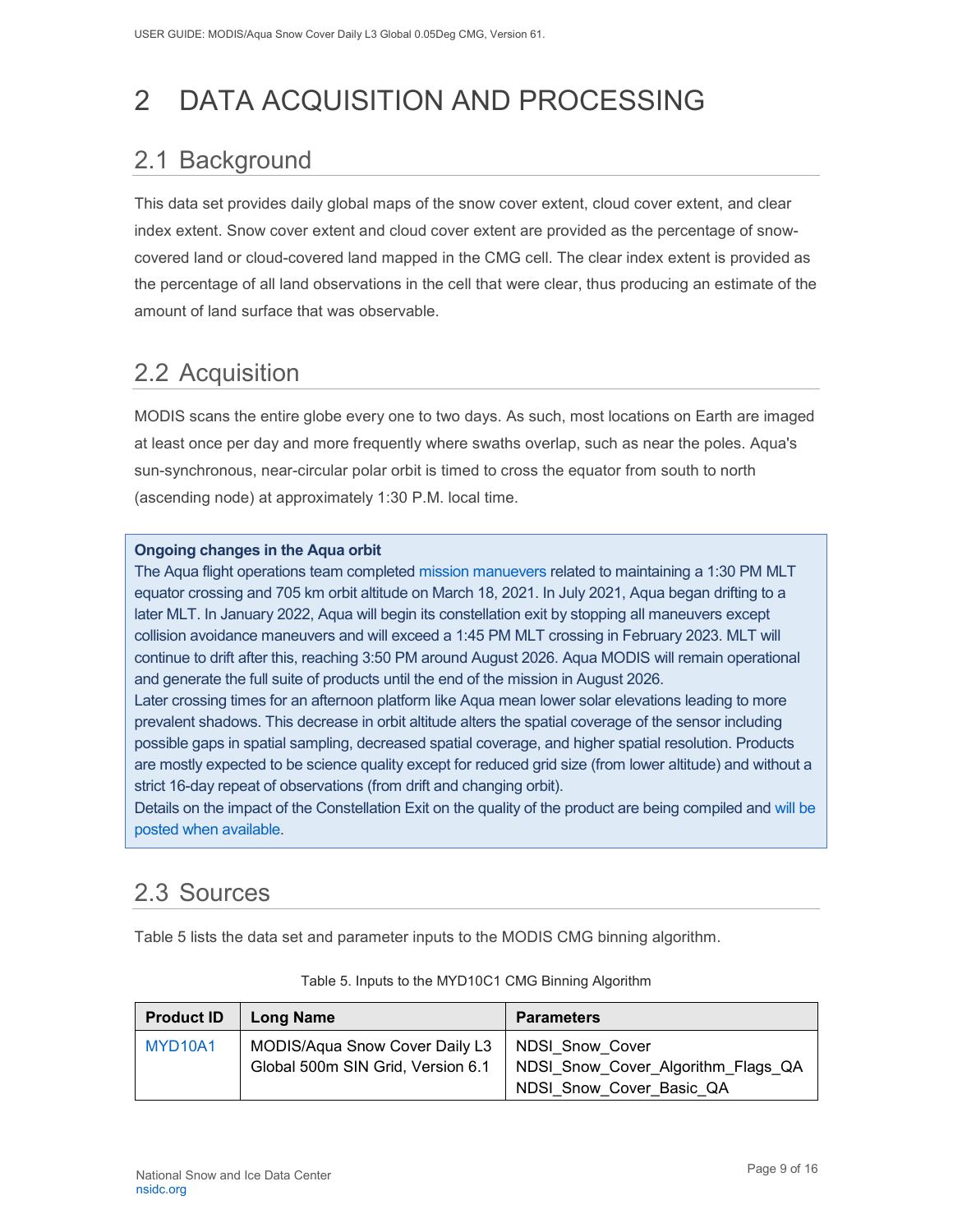# <span id="page-10-0"></span>2.4 Processing

The MYD10C1 CMG binning algorithm is used to calculate the snow cover extent, cloud cover extent, and associated quality values mapped to CMG grid cells. The algorithm maps 500 m MYD10A1 'NDSI Snow Cover' observations into 0.05° (approx. 5 km) CMG cells. Approximately, 100 MYD10A1 'NDSI\_Snow\_Cover' observations are mapped into each CMG cell. The mapped observations are binned by feature type (snow, cloud, night, ocean, etc.) and counted to identify the most frequently occurring feature type in the CMG cell. The observation counts are then used to determine the feature type assigned to the CMG cell. Specific details are provided below.

### <span id="page-10-1"></span>2.4.1 Snow Cover Extent

The percent of snow cover mapped to each CMG cell is calculated by computing the ratio of MYD10A1, 500 m snow cover observations to the total number of land observations that were mapped into the CMG cell. To assist with counting, the binning algorithm converts NDSI snow cover values to a binary snow/no snow flag, with NDSI > 0 indicating the presence of at least some snow. The result is expressed as the percentage of snow observations mapped in the CMG cell. The valid range of snow cover extent is 0-100%.

## <span id="page-10-2"></span>2.4.2 Cloud Cover Extent

The percent of cloud cover mapped to each CMG cell is calculated by computing the ratio of MYD10A1, 500 m cloud cover observations to the total number of land observations that were mapped into the CMG cell. The result is expressed as the percentage of cloud observations mapped in the CMG cell. The valid range of cloud cover extent is 0-100%.

### <span id="page-10-3"></span>2.4.3 Clear Index Extent

The clear index reports the fraction of all land observations in the cell that were observed under clear sky conditions. Though calculated independently from observation counts, the clear index is essentially 100 minus the percentage of cloud cover and can be used to assess the quality of the cell's snow cover value. A high clear index indicates predominantly clear-sky conditions; low values correspond to cells with extensive cloud cover and indicate that the snow cover estimate was derived from a partial view of the land surface.

### <span id="page-10-4"></span>2.4.4 Inland Water

Inland water bodies are identified using the inland water bit flag in the MYD10A1 'NDSI\_Snow\_Cover\_Algorithm\_Flags\_QA' array. The number of water body observations in a CMG grid cell are counted and tallied. If the water body has more lake ice observations than open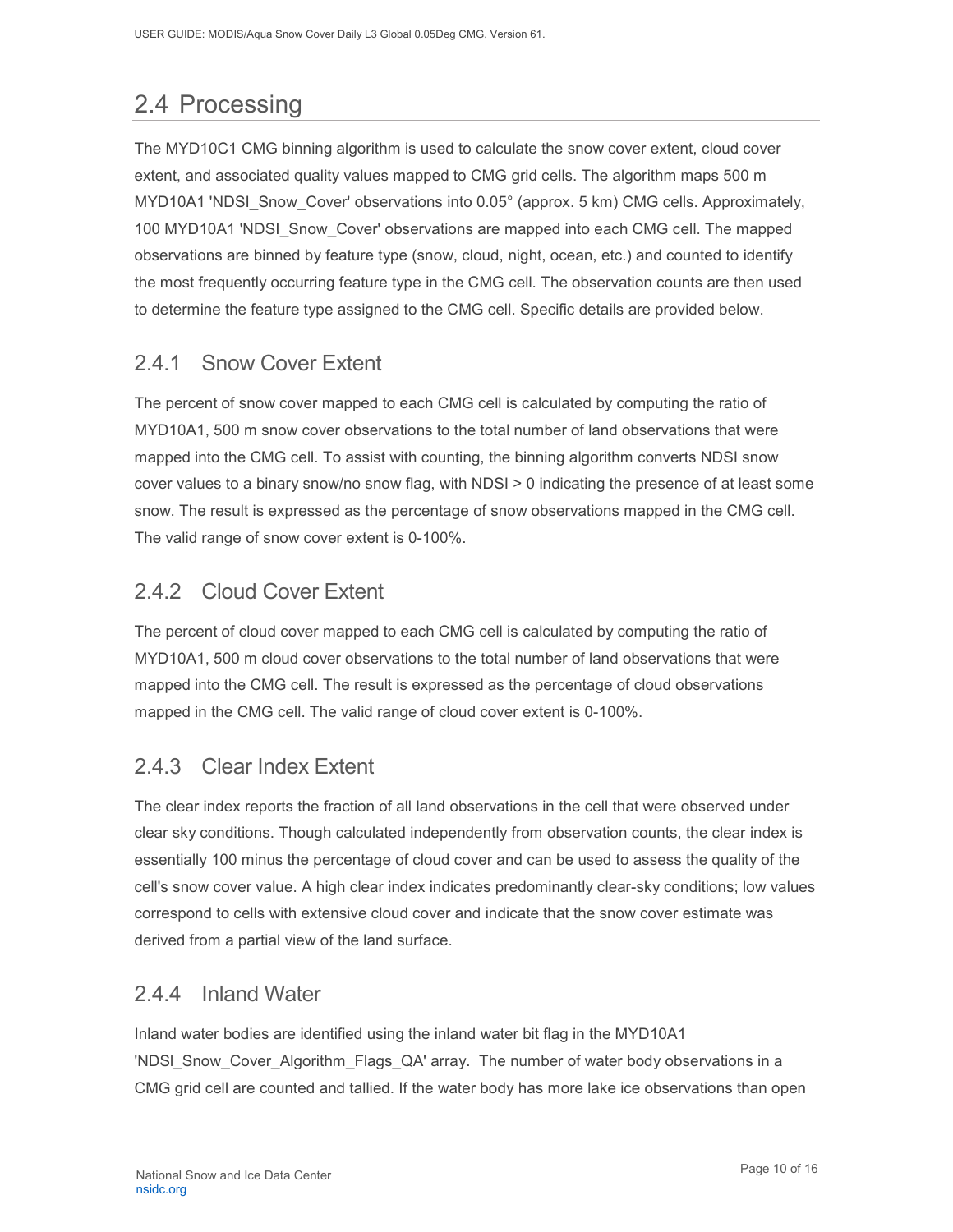water observations it is interpreted as lake ice. In the output data arrays, pixels with inland water are assigned a value '237', pixels with lake ice are assigned a value '107', and cloud obscured lakes are assigned a value of '250'.

### <span id="page-11-0"></span>2.4.5 Ocean

A CMG-specific land mask was made for use with the binning algorithm. The 0.05° land mask was derived from the [University of Maryland 1km global land cover data set.](https://doi.org/10.3334/ORNLDAAC/969) If a CMG cell contains 12% or greater land then it is considered land and analyzed; if less than 12% it is considered ocean. This threshold was selected as a balance that minimized snow errors along coasts yet was sensitive to mapping snow along coasts.

### <span id="page-11-1"></span>2.4.6 Night

The polar darkness extent is based on the latitude of the CMG cell nearest the equator that is full of night observations. All CMG cells poleward of that latitude are filled as night. This approach was adopted so that a neat demarcation of night and day is visible in the CMG.

### <span id="page-11-2"></span>2.4.7 Antarctica

To improve the visual quality of data, Antarctica has been masked as 100% snow covered using the MODIS land/water mask. As such, this data set cannot be used to map snow in Antarctica. For users who wish to evaluate Antarctica, the MYD10\_L2 data set offers a higher resolution and contains more data and information about accuracy and error.

### <span id="page-11-3"></span>2.4.8 Global Mask

A global mask is applied at the end of the algorithm to eliminate erroneous snow cover detections in regions where snow is extremely unlikely, such as the Amazon, the Sahara, and the Great Sandy Desert. The presence of snow cover in these regions stems from erroneous snow detections in the MYD10\_L2 data set which are carried forward through the processing chain to the CMG. The mask is specifically designed to eliminate extremely unlikely snow cover in the CMG while allowing it in regions where snow may be a rare event.

## <span id="page-11-4"></span>2.5 Quality Information

The 'Snow\_Spatial\_QA' parameter contains quality assurance (QA) values mapped from the MYD10A1 'NDSI\_Snow\_Cover\_Basic\_QA' field. These values provide a qualitative estimate of the algorithm result, for each pixel, based on the input data and solar zenith data. The QA value applied to a CMG cell is the most frequently occurring MYD10A1 'NDSI\_Snow\_Cover\_Basic\_QA'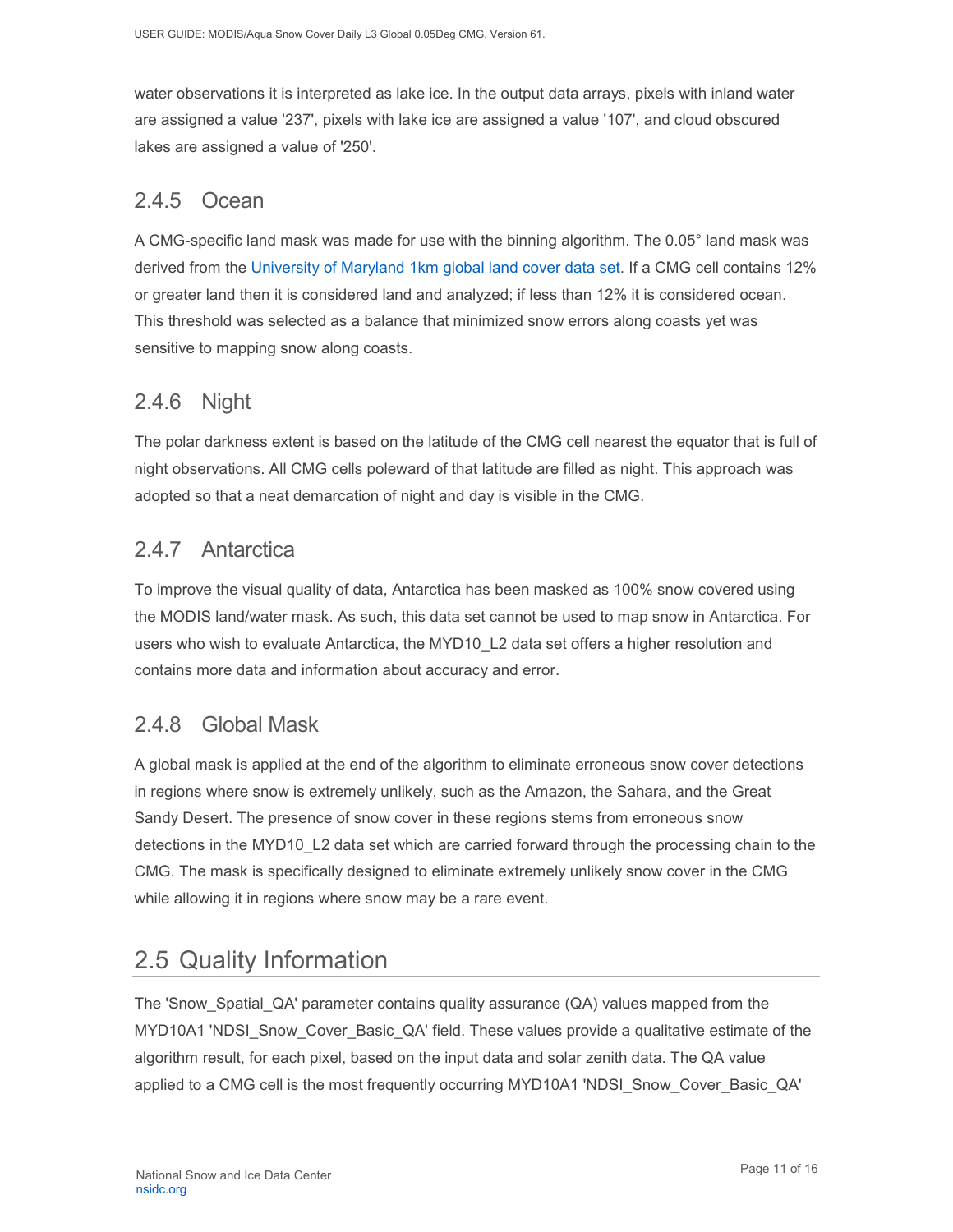value mapped into the cell. The binning algorithm returns the most frequent QA value for each CMG cell, and if there is a QA value tie, the highest QA value of the tied values is reported in the 'Snow Spatial QA' SDS. For a detailed description of the QA values, see the [MYD10A1](https://nsidc.org/data/MYD10A1) user guide.

### <span id="page-12-0"></span>2.6 Errors

NDSI has proven to be a robust indicator of snow cover. Numerous investigators have utilized MODIS snow cover data sets and reported accuracy in the range of 88% to 93%. Snow commission errors (detecting snow where there is no snow) are typically associated with cloud cover and thus snow errors may appear on any day in conjunction with cloud cover. Users should consider how best to interpret and use the snow cover data, or whether to combine it with the cloud cover data.

To reduce erroneous snow cover detections in regions of the world that climatologically should never have snow, a global 'snow impossible' mask is applied in the algorithm. This mask improves the synoptic quality of the data set, but at the expense of not detecting highly unusual snowfall. If a highly unusual snowfall event occurs, the MYD10\_L2 and MYD10A1 products should be used to investigate the event.

Snow errors are ultimately propagated from MYD10 L2 to MYD10A1 and then into this data set. For additional details, regarding potential error sources in the input data, see the 'MODIS Snow Products Collection 6.1 User Guide' (Riggs et al. 2019).

## <span id="page-12-1"></span>2.7 Instrumentation

### <span id="page-12-2"></span>2.7.1 Description

The MODIS instrument provides 12-bit radiometric sensitivity in 36 spectral bands ranging in wavelength from 0.4 µm to 14.4 µm. Two bands are imaged at a nominal resolution of 250 m at nadir, five bands at 500 m, and the remaining bands at 1000 m. A ±55 degree scanning pattern at an altitude of 705 km achieves a 2330 km swath with global coverage every one to two days.

The scan mirror assembly uses a continuously rotating, double-sided scan mirror to scan ±55 degrees and is driven by a motor encoder built to operate 100 percent of the time throughout the six-year instrument design life. The optical system consists of a two-mirror, off-axis afocal telescope which directs energy to five refractive objective assemblies, one each for the visible, near-infrared, shortwave infrared, middle-wavelength infrared, and long-wavelength infrared spectral regions.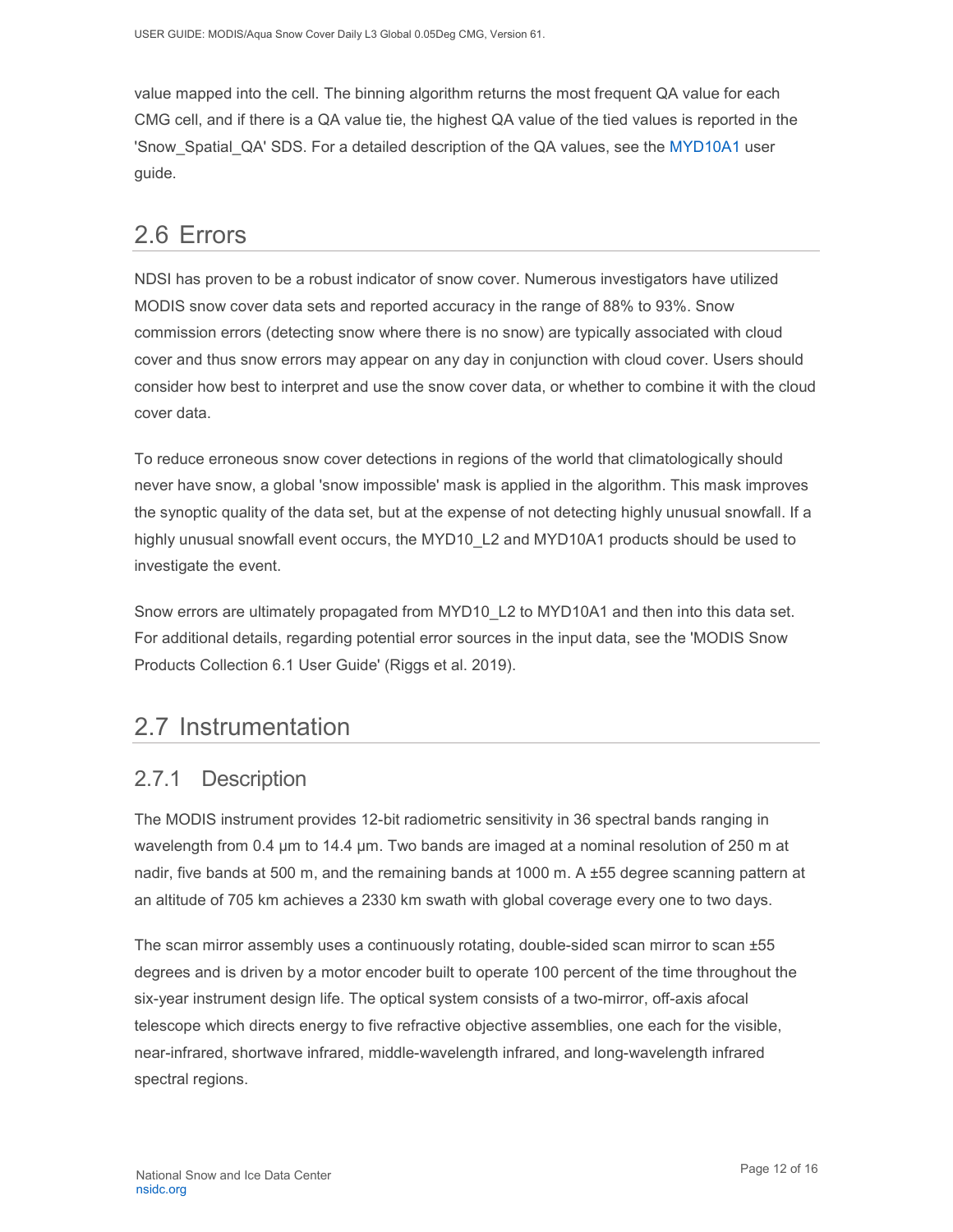The MODIS instruments on the Terra and Aqua space vehicles were built to NASA specifications by Santa Barbara Remote Sensing, a division of Raytheon Electronics Systems. Table 6 contains the instruments' technical specifications.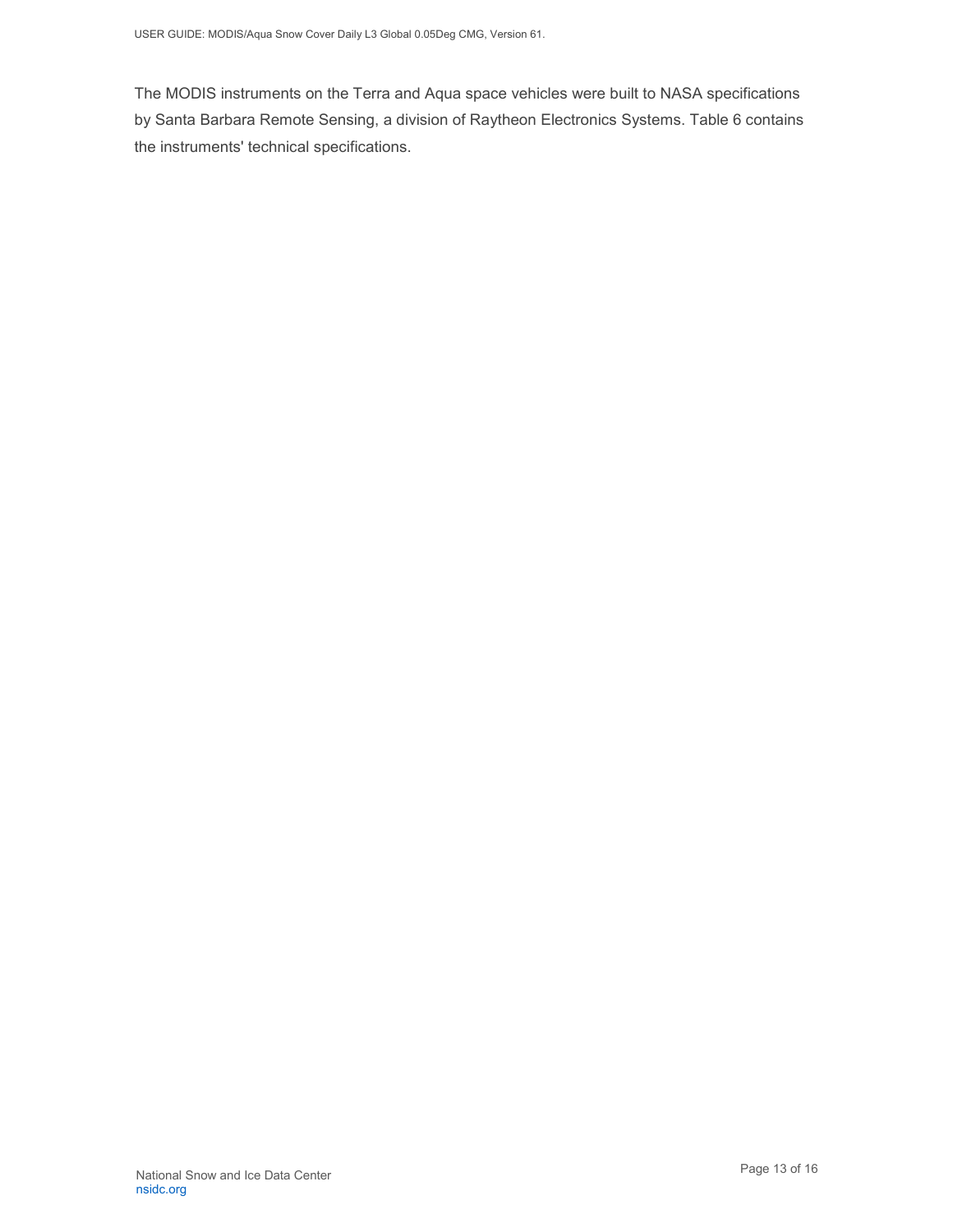| <b>Variable</b>            | <b>Description</b>                                                                          |
|----------------------------|---------------------------------------------------------------------------------------------|
| Orbit                      | 705 km altitude, 1:30 P.M. ascending node (Aqua), sun-synchronous, near-<br>polar, circular |
| Scan Rate                  | 20.3 rpm, cross track                                                                       |
| Swath<br><b>Dimensions</b> | 2330 km (cross track) by 10 km (along track at nadir)                                       |
| Telescope                  | 17.78 cm diameter off-axis, afocal (collimated) with intermediate field stop                |
| Size                       | $1.0 \text{ m} \times 1.6 \text{ m} \times 1.0 \text{ m}$                                   |
| Weight                     | 228.7 kg                                                                                    |
| Power                      | 162.5 W (single orbit average)                                                              |
| Data Rate                  | 10.6 Mbps (peak daytime); 6.1 Mbps (orbital average)                                        |
| Quantization               | 12 bits                                                                                     |
| Spatial<br>Resolution      | 250 m (bands 1-2)<br>500 m (bands 3-7)<br>1000 m (bands (8-36)                              |
| Design Life                | 6 years                                                                                     |

#### Table 6. MODIS Technical Specifications

### <span id="page-14-0"></span>2.7.2 Calibration

MODIS has a series of on-board calibrators that provide radiometric, spectral, and spatial calibration of the MODIS instrument. The blackbody calibrator is the primary calibration source for thermal bands between 3.5 µm and 14.4 µm, while the Solar Diffuser (SD) provides a diffuse, solar-illuminated calibration source for visible, near-infrared, and short wave infrared bands. The Solar Diffuser Stability Monitor tracks changes in the reflectance of the SD with reference to the sun so that potential instrument changes are not incorrectly attributed to changes in this calibration source. The Spectroradiometric Calibration Assembly provides additional spectral, radiometric, and spatial calibration.

MODIS uses the moon as an additional calibration technique and for tracking degradation of the SD by referencing the illumination of the moon since the moon's brightness is approximately the same as that of the Earth. Finally, MODIS deep space views provide a photon input signal of zero, which is used as a point of reference for calibration.

For additional details about the MODIS instruments, see NASA's [MODIS | About](http://modis.gsfc.nasa.gov/about/) Web page.

# <span id="page-14-1"></span>3 VERSION HISTORY

See the [MODIS | Data Versions](https://nsidc.org/data/modis/data_versions.html) page for the history of MODIS snow and sea ice data versions.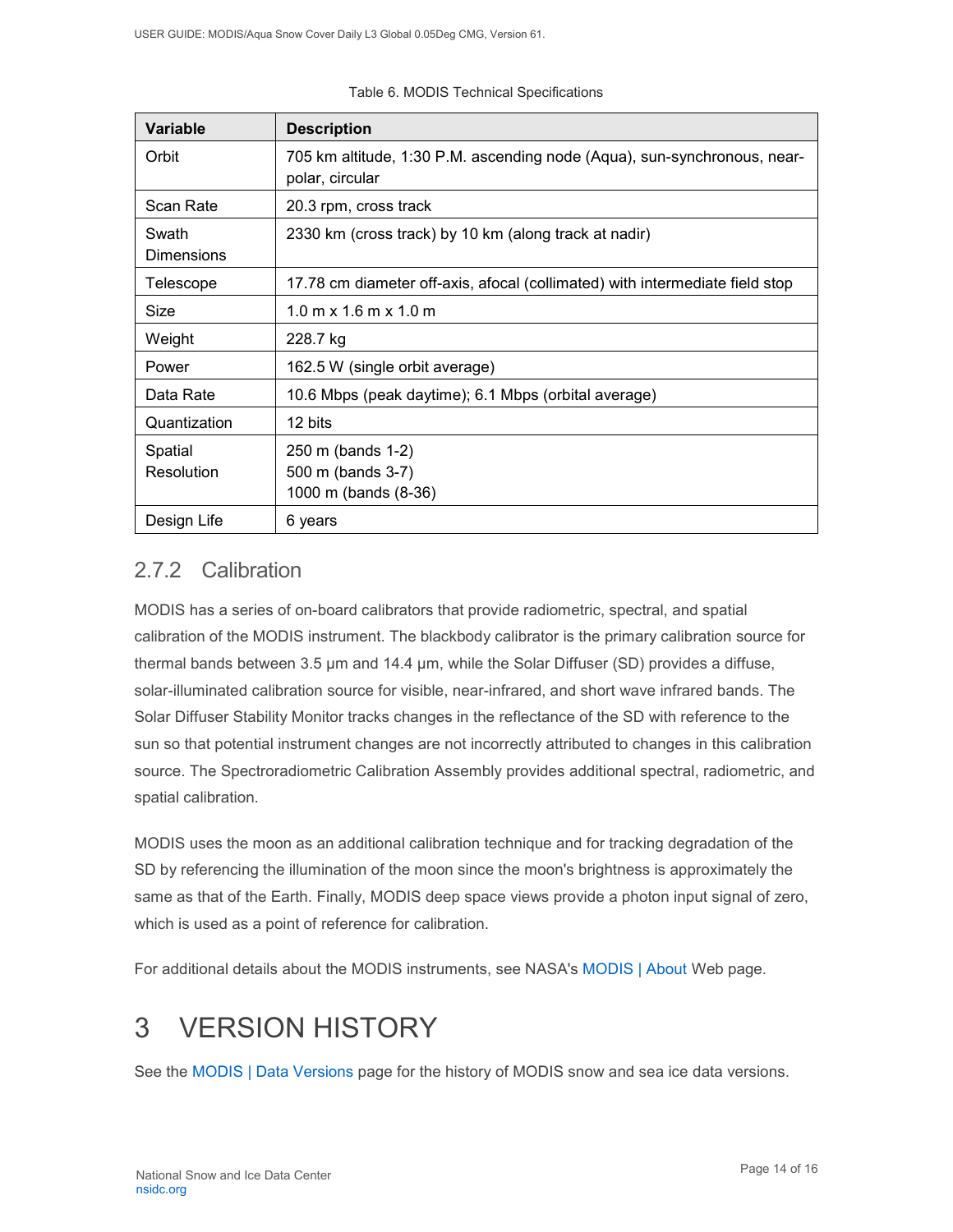# <span id="page-15-0"></span>4 SOFTWARE AND TOOLS

The following sites can help you identify the right MODIS data for your study:

- [NASA's Earth Observing System Data and Information System | Near Real-Time Data](http://earthdata.nasa.gov/data/near-real-time-data/rapid-response)
- [NASA Goddard Space Flight Center | MODIS Land Global Browse Images](https://landweb.modaps.eosdis.nasa.gov/cgi-bin/browse/browseMODIS.cgi)
- [MODIS Land Discipline Group \(MODLAND\) Tile Calculator](http://landweb.nascom.nasa.gov/cgi-bin/developer/tilemap.cgi)
- [Tile Bounding Coordinates for the MODIS Sinusoidal Grid](http://modis-land.gsfc.nasa.gov/pdf/sn_bound_10deg.txt)

The following resources are available to help users work with MODIS data:

- [The HDF-EOS to GeoTIFF Conversion Tool \(HEG\)](https://wiki.earthdata.nasa.gov/display/DAS/HEG%3A++HDF-EOS+to+GeoTIFF+Conversion+Tool) can reformat, re-project, and perform stitching/mosaicing and subsetting operations on HDF-EOS objects.
- [HDFView](https://www.hdfgroup.org/downloads/hdfview/) is a simple, visual interface for opening, inspecting, and editing HDF files. Users can view file hierarchy in a tree structure, modify the contents of a data set, add, delete and modify attributes, and create new files.
- [What is HDF-EOS? an NSIDC FAQ](https://nsidc.org/support/faq/what-hdf-eos)
- [The MODIS Conversion Toolkit \(MCTK\) plug-in for ENVI](https://github.com/dawhite/MCTK) can ingest, process, and georeference every known MODIS data set, including products distributed with EASE-Grid projections. The toolkit includes support for swath projection and grid reprojection and comes with an API for large batch processing jobs.

# <span id="page-15-1"></span>5 RELATED WEBSITES

The following resources provide additional information about MODIS Version 6.1 data, including known problems, production schedules, and future plans:

- [The MODIS Snow and Sea Ice Global Mapping Project](http://modis-snow-ice.gsfc.nasa.gov/)
- [NASA LDOPE | MODIS/VIIRS Land Product Quality Assessment](https://landweb.modaps.eosdis.nasa.gov/cgi-bin/QS/new/index.cgi)
- [MODIS Land Team Validation | Status for Snow Cover/Sea Ice \(MOD10/29\)](https://modis-land.gsfc.nasa.gov/ValStatus.php?ProductID=MOD10/29)

# <span id="page-15-2"></span>6 CONTACTS AND ACKNOWLEDGMENTS

#### **George Riggs**

NASA Goddard Space Flight Center (GSFC) Greenbelt, MD

**Dorothy Hall**  ESSIC / University of Maryland College Park, MD

#### **Miguel Roman**

NASA Goddard Space Flight Center (GSFC) Greenbelt, MD